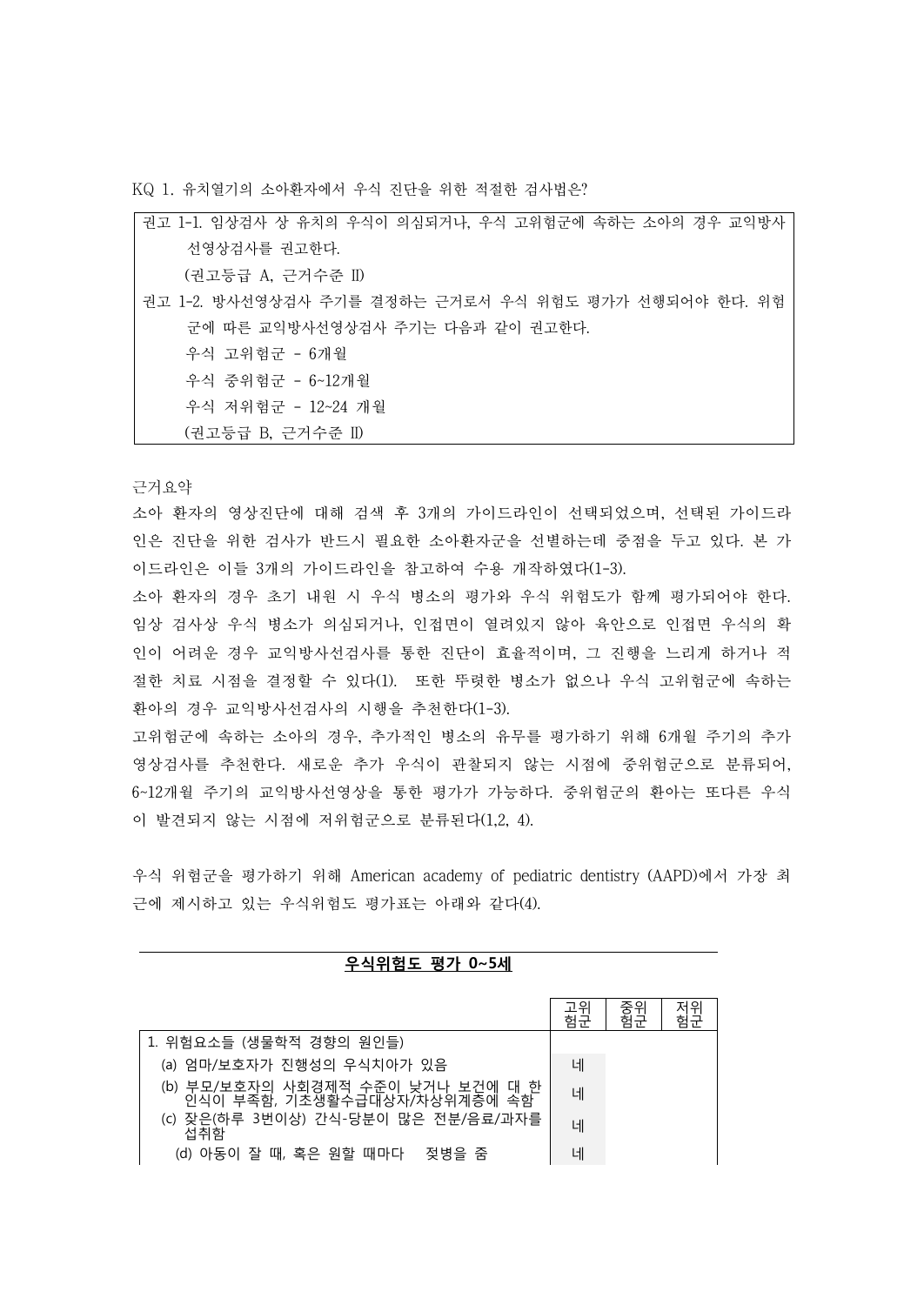| (e) 특별한 건강관리가 필요한 아동<br>(f) 최근 이주해온 아동                                         |   | 네<br>네 |   |
|--------------------------------------------------------------------------------|---|--------|---|
|                                                                                |   |        |   |
| 2. 보호요소들                                                                       |   |        |   |
| (a) 아동이 상수도 불소화지역에 거주하거나 (우편번호<br>기입) 불소가 함유된 물을 마심 혹은 녹여먹거나 씹어먹<br>는 불소를 복용함. |   |        | 네 |
| (b) 하루에 적어도 두 번 불소치약을 사용하여 양치함                                                 |   |        | 네 |
| (c) 전문가에게 불소도포치료를 받은경험이 있다                                                     |   |        | 네 |
| (d) 정기적인 치과 진료를 받는 아동                                                          |   |        | 네 |
|                                                                                |   |        |   |
| 3. 질병치표들-아동의 임상 검진                                                             |   |        |   |
| (a) 1개 이상의 우식/상실/처치 치면이 존재함                                                    | 네 |        |   |
| (b) 진행중인 백색병소 혹인 확실한 법랑질 우식이 관찰<br>됨                                           | 네 |        |   |
| (c) mutans streptococci level 이 증가함                                            | 네 |        |   |
| (d) 치면에 치태가 관찰됨                                                                |   | 네      |   |

## **종합 우식 위험도: 고위험군( ) 중위험군( )**

\* 종합우식위험군 평가의 경우 응답수가 많은 집단에 속하나, 위험요소와 보호적인 요소들의 균형 을 바탕으로 의사가 평가함.

 **저위험군( )**

협조가 부족하여 방사선영상검사가 불가능한 소아의 경우 우식의 진단을 위해 Quantitative Light-induced Fluorescence, DIAGNOdent, Fibre-optic Transillumination 및Electrical Conductance 등의 검사법이 소개되고 있다(2, 5, 6).

권고 고려사항

1. 이득과 위해

교익방사선검사를 통한 인접면 치아우식의 진단은 임상적 진단에 비해 약 2~8배 정도의 추 가 진단능을 보인다고 알려져 있다(7-9). 또한 우식의 진행 정도에 대한 평가가 가능하며,<br>병소의 진행 혹은 정지 여부의 평가가 가능하다(10-13).

다만, 방사선 노출의 위험을 고려하여 고위험군에서 명확한 근거가 없이 6개월 이하, 저위 험군에서 1년 이하의 주기의 검사 시행은 하지 않도록 권장한다(1, 3).

2. 국내 수용성과 적용성(Acceptability and Applicability)

소아환자의 우식 검사방법으로 3개의 가이드라인 모두 동일하게 교익방사선영상검사를 제시 하였다. 이들 3개 진료 지침에 대한 국내 수용성과 적용성 평가 결과, 소아에서 우식 검사 의 방법으로 교익방사선영상검사의 사용은 큰 무리가 없는 것으로 판단되었다. 수용성과 적 용성 평가표는 부록 2에 제시되었다.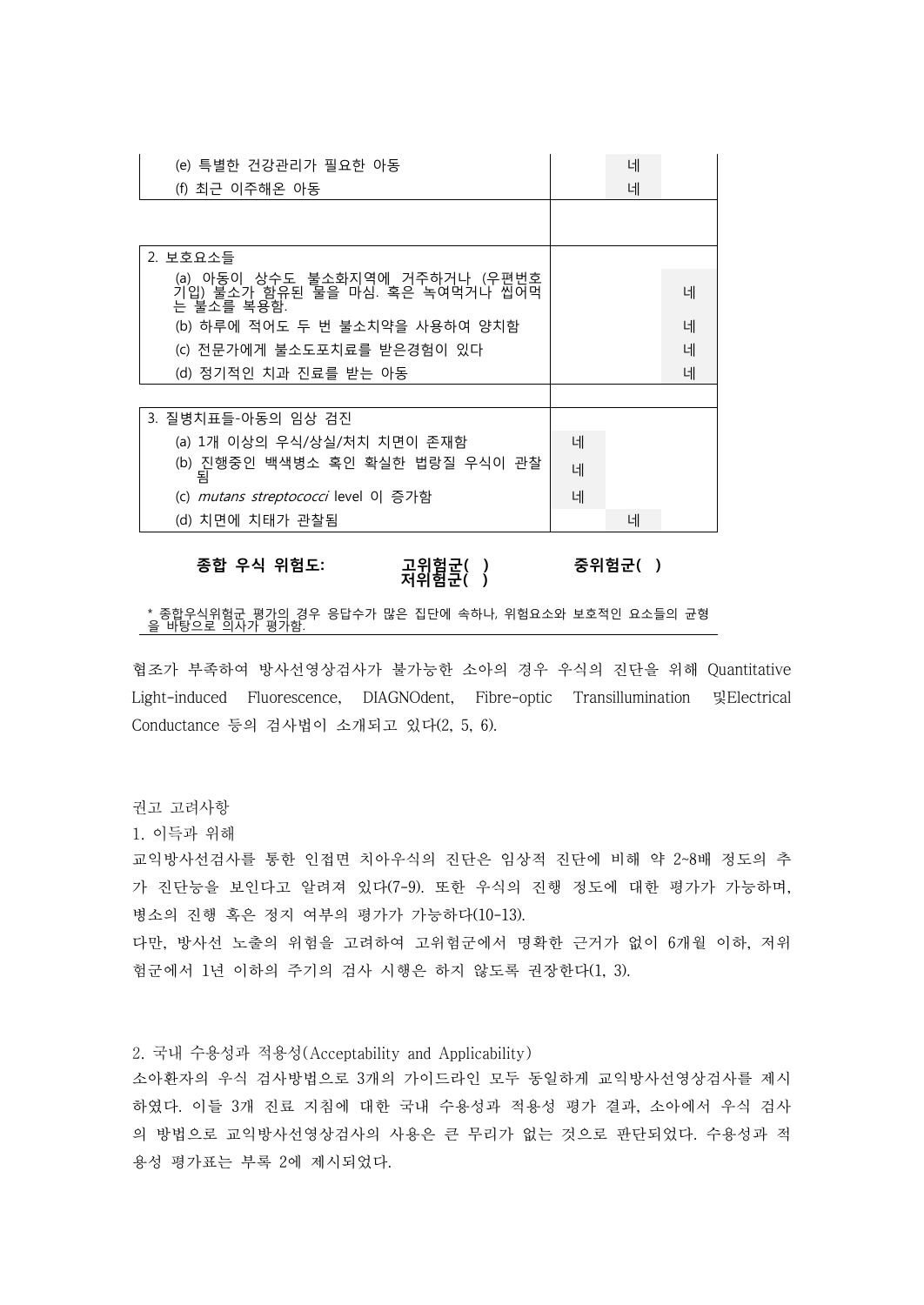3. 검사별 방사선량

교익방사선영상검사의 유효선량: 1-8.3 µSv (14-18).

참고문헌

- 1. Radiation Protection 136: European guidelines on radiation protection in dental radiology. The safe use of radiographs in dental practice. European commission.
- 2. L. Esperlid, I. Mejare, K. Weerheijm. EAPD guidelines for use of radiographs in children.
- 3. American dental association. Dental radiographic examinations: recommendations for pati ent selection and limiting radiation exposure. 2012.
- 4. Guideline on Caries-risk Assessment and Management for Infants, Children, and Adolesce nts. 2014.
- 5. BADER, James D.; SHUGARS, Dan A. A systematic review of the performance of a lase r fluorescence device for detecting caries. The Journal of the American Dental Associati on, 2004, 135.10: 1413-1426.
- 6. GOMEZ, J. Detection and diagnosis of the early caries lesion. BMC oral health, 2015, 15. 1: S3.
- 7. Faculty of General Dental Practitioners (UK). Selection criteria for dental radiography. R oyal College of Surgeons of England; 1998.
- 8. Kidd EA, Pitts NB. A reappraisal of the value of the bitewing radiograph in the diagnosi s of posterior approximal caries. Br Dent J 1990 Oct 6;169(7):195-200.
- 9. Stephen KW, Russell JI, Creanor SL, Burchell CK. Comparison of fibre optic transillumin ation with clinical and radiographic caries diagnosis. Community Dent Oral Epidemiol 198 7 Apr;15(2):90-4.
- 10. Espelid I, Tveit AB, Fjelltveit A. Variations among dentists in radiographic detection of occlusal caries. Caries Res 1994;28(3):169-75
- 11. Ie YL, Verdonschot EH. Performance of diagnostic systems in occlusal caries detection compared. Community Dent Oral Epidemiol 1994 Jun;22(3):187-91.
- 12. Nytun RB, Raadal M, Espelid I. Diagnosis of dentin involvement in occlusal caries based on visual and radiographic examination of the teeth. Scand J Dent Res 1992 Jun;100(3):1 44-8.
- 13. Wenzel A, Fejerskov O, Kidd E, Joyston-Bechal S, Groeneveld A. Depth of occlusal car ies assessed clinically, by conventional film radiographs, and by digitized, processed radi